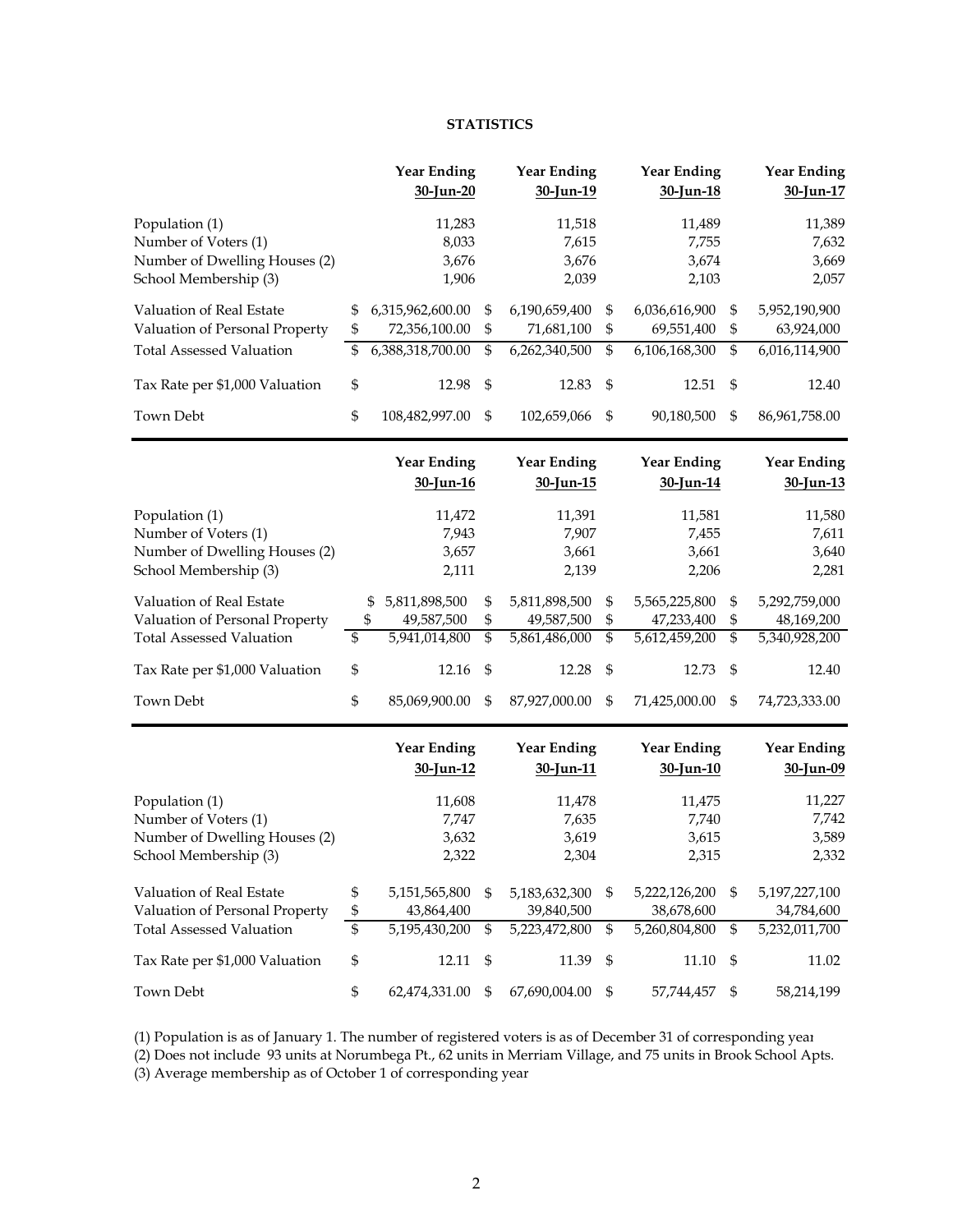#### **STATE OFFICIALS AND LEGISLATIVE REPRESENTATIVES**

*as of December 31, 2020*

Governor Charles D. Baker Lieutenant Governor Karyn Polito Secretary of the Commonwealth William Francis Galvin Auditor of the Commonwealth Suzanne M. Bump Treasurer and Receiver General **Deborah B. Goldberg** Deborah B. Goldberg Attorney General **Maura T. Healey** Senators in the United States Congress **Edward J. Markey** Edward J. Markey

Representative in the United States Congress, Fifth Congressional District **Katherine M. Clark** Katherine M. Clark Governor's Councillor, Third District Marilyn M. Petitto Devaney, Watertown State Senator in General Court, Third Middlesex District **Michael J. Barrett** Michael J. Barrett State Representative in General Court, Fourteenth Norfolk District **Alice Hanlon Peisch** Alice Hanlon Peisch District Attorney, Northern District Marian T. Ryan

Elizabeth Warren

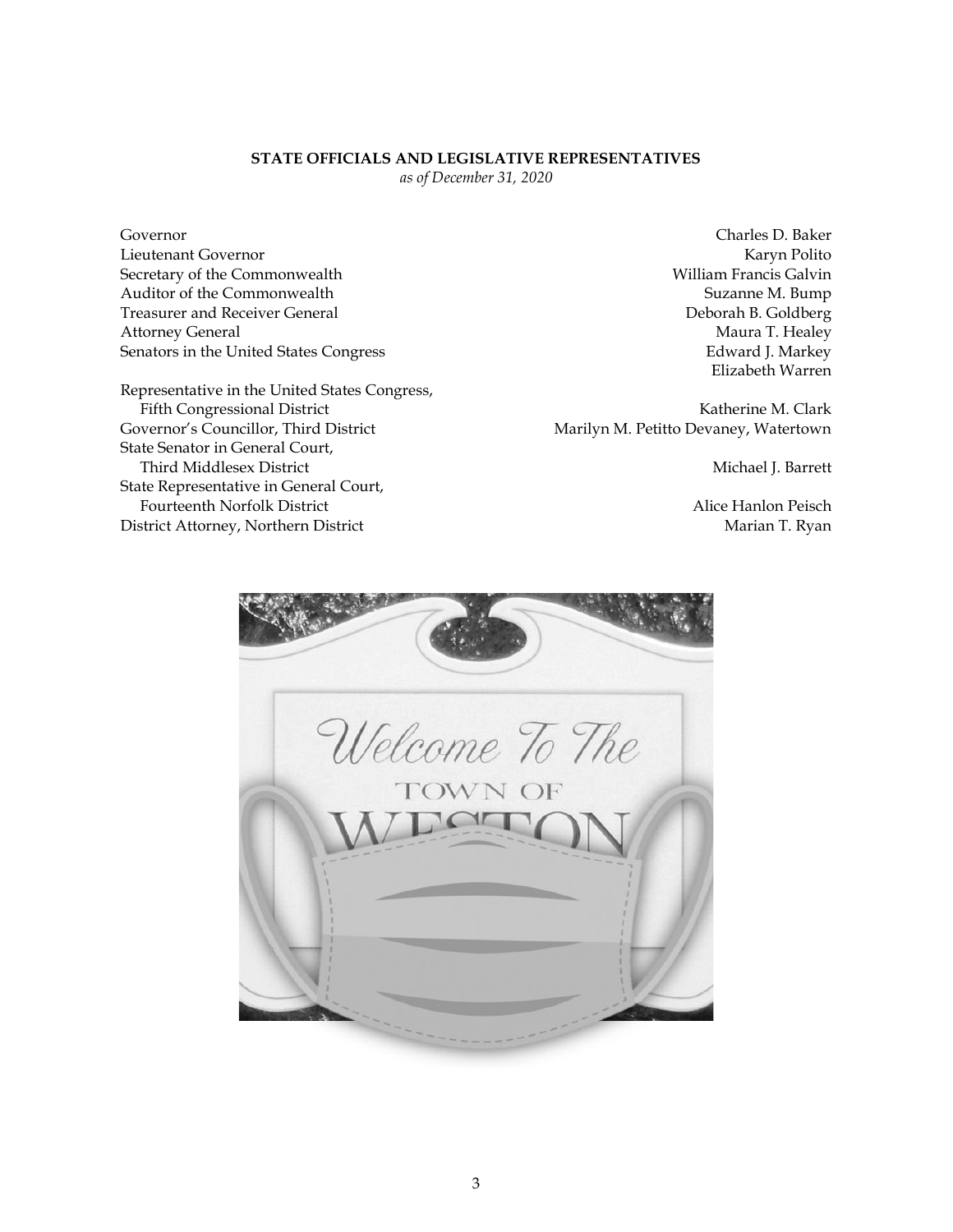# **OFFICERS OF THE TOWN OF WESTON**

*As of December 31, 2020*

## **ELECTED BY THE VOTERS**

|                                     | Terms Expire |                              | <b>Terms Expire</b> |
|-------------------------------------|--------------|------------------------------|---------------------|
| <b>Board of Assessors</b>           |              | Moderator                    |                     |
| Gary C. Koger, Chair                | 2021         | <b>Ripley Hastings</b>       | 2021                |
| John Hennessey                      | 2023         |                              |                     |
| Phyllis R. Kominz                   | 2021         | <b>Planning Board</b>        |                     |
| Tamilyn M. Liesenfeld               | 2023         | Alicia Primer, Chair         | 2024                |
| Paul L. Zorfass                     | 2022         | Leslie Glynn                 | 2023                |
|                                     |              | Stephen R. Oppenheimer       | 2022                |
| <b>Board of Health</b>              |              | Alex Selvig                  | 2025                |
| Laura Azzam, Chair                  | 2022         | Susan Jane Zacharias         | 2021                |
| Elisabeth DiPietro, M.D.            | 2021         |                              |                     |
| David R. Kominz, M.D.               | 2023         | <b>Recreation Commission</b> |                     |
|                                     |              | Eric Rosenthal, Chair        | 2023                |
| <b>Board of Library Trustees</b>    |              | Maija Cirulis-Gooch          | 2023                |
| Julie D. Panagakos, Chair           | 2023         | Melissa Crocker              | 2021                |
| Linda K. Delaney                    | 2022         | Margaret Dorna               | 2021                |
| Deirdre Freiberg                    | 2021         | Julie Johnstone              | 2022                |
| <b>Emily Hutcheson</b>              | 2022         | Adam King                    | 2023                |
| Joseph W. Mullin                    | 2023         | Trevor W. MacDonald          | 2022                |
| <b>Susan Scott</b>                  | 2021         |                              |                     |
|                                     |              | <b>School Committee</b>      |                     |
| <b>Commissioners of Trust Funds</b> |              | John E. Henry, Chair         | 2021                |
| Sanford Whitehouse, Chair           | 2021         | Alexander R. Cobb            | 2021                |
| Robert Trumbull                     | 2023         | Alyson Muzila                | 2023                |
| Andrew Van Ogtrop                   | 2022         | Anita M. Raman               | 2022                |
|                                     |              | Rachel C. Stewart            | 2022                |
| <b>Measurers of Lumber</b>          |              |                              |                     |
| Aidan L. Fleming                    | 2021         | <b>Select Board</b>          |                     |
| Neil Levitt                         | 2021         | Laurie A. Bent, Chair        | 2022                |
| <b>Henry Viles</b>                  | 2021         | Harvey R. Boshart, Clerk     | 2023                |
|                                     |              | Christopher E. Houston       | 2021                |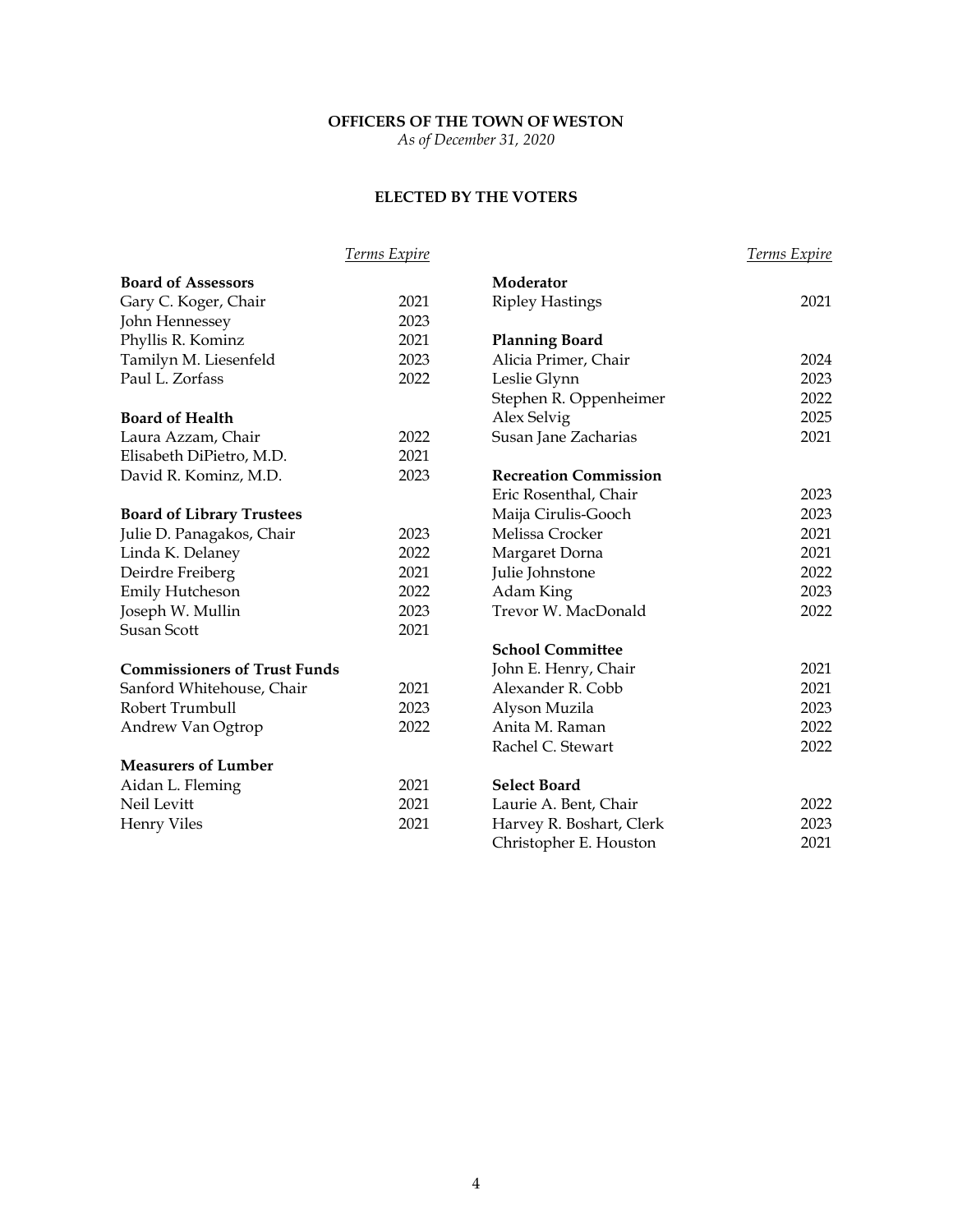#### **APPOINTED OFFICERS OF THE TOWN OF WESTON**

*as of December 31, 2020*

Animal Control Officer **Rachel Hoffman** Assessor Eric R. Josephson Assistant Town Manager and Human Resources Director **Lisa Lisa Learning Communist Communist** Lisa J. Yanakakis Brook School Apartments Manager Montager Monyette Vickers Community Preservation Committee Administrator Tracey A. Lembo Conservation Administrator **Michele L. Grzenda** Michele L. Grzenda Constable to Serve Civil Process **Robert P. Millian, Ir.** And The Robert P. Millian, Ir. Council on Aging, Executive Director **Mignonic Mignonic Mignonic Mignonic M**. Murray East Middlesex Mosquito Control Commission, Weston's Representative **Richard E. Sullivan** Facilities Director, Town-Wide Gary E. Jarobski Facilities Deputy Director, Town-Wide Timothy DeMartin Timothy DeMartin Facilities Deputy Director, Project Manager Gerard McCarty Gerard McCarty Fields and Grounds Coordinator, Town-wide **Benet and Struck and Struck and Struck** Ben Polimer Finance Director/Town Accountant Susan D. Kelley Fire Chief, Forest Warden, and Director of Emergency Management David B. Soar Fire Chief, Deputy Justin Woodside Highway and Stormwater Supervisor New York Calder New York School and Stormwater Supervisor New York Calder Information Systems Director (Municipal) Tracy L. Sullivan Inspector of Buildings/Land Use Coordinator **John F. Field** Library Director Jennifer Warner Library Assistant Director Allison Palmgren Parks and Cemeteries Supervisor, Public Works Jacquelyn Jackson Parking Clerk **Dianne M. Poole** Police Chief and Keeper of Lockup **Michael Access** Michael J. Goulding Police Captain Thomas Kelly Public Health Director **Wendy Distribution** Public Health Director Public Works, Director of Operations and Tree Warden Thomas C. Cullen Thomas C. Cullen Public Works, Deputy Director of Operations **Richard E. Sullivan** Richard E. Sullivan Public Information Officer **Kara M. Fleming Kara M. Fleming** Recreation Director **Christopher J. Fitzgerald** Solid Waste and Recycling Supervisor, Public Works **Solid Struggler Struggler** Jacqueline Jackson Technology and Libraries Director Lee McCanne Town Clerk **Deborah M. Davenport** Town Counsel KP Law Town Engineer Stephen R. Fogg, P.E. Town Engineer, Assistant **Richard Sweeny, Jr., P.E. Richard Sweeny, Jr., P.E.** Town Engineer, Project/Civil **Elika Bahrevar, P.E.** Town Manager Leon A. Gaumond, Jr. **Town Planner** Imaikalani P. Aiu Treasurer/Collector Zoe Pierce Veterans' Services Director Sarada S. Kalpee Vehicle Maintenance, Public Works Daryl Cyr Water Superintendent, Public Works **David L. Fava** David L. Fava Zoning Board of Appeals Assistant Valerie Geary Valerie Geary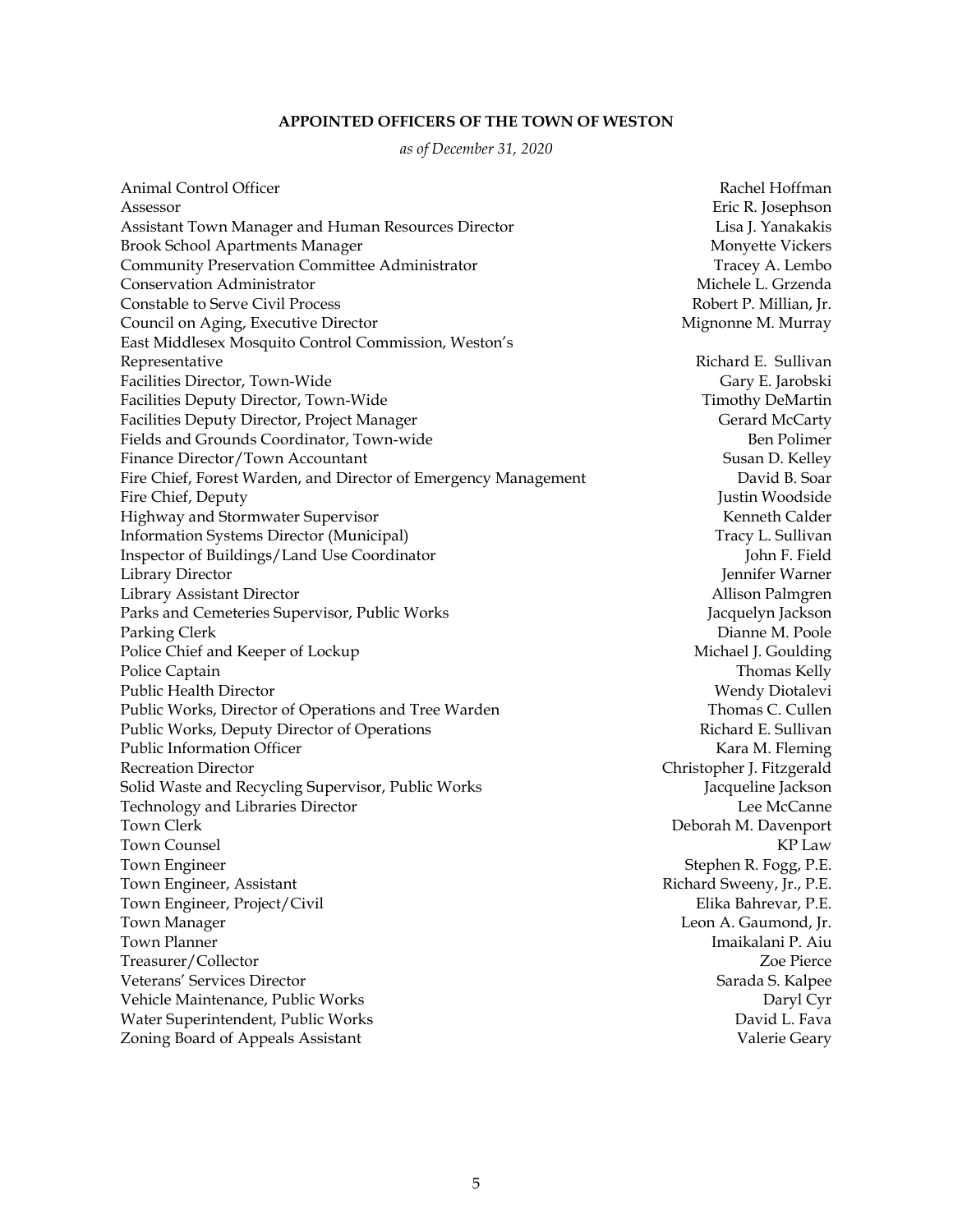#### **2020 AND THE NOVEL CORONAVIRUS THAT CAUSED COVID-19**

The year started with bright hopes for the next 12 months despite vague reports of a new virus emerging in China. Come February, reports of the novel coronavirus being in the United States emerged and the disease known as COVID-19 spread rapidly. By March, everything changed. The virus arrived in Massachusetts and Weston had positive cases within the first week of the month. The Local Emergency Response Committee, chaired by the Emergency Management Director Fire Chief David Soar and accompanied by Public Health Director Wendy Diotalevi, was activated to address the rapidly evolving pandemic and to manage the Town's crisis response.

On March 10<sup>th</sup>, Weston Public Schools announced it would be temporarily closed due to the positive cases in the town affecting school families. This was the same day the Governor declared the State of Emergency for the Commonwealth. A set of executive orders were issued including one lifting certain restrictions to the Open Meeting Law, which allowed government meetings to be held through online meeting platforms. On March 16th, Town buildings, playgrounds, tennis and basketball courts, and recreation fields were closed to the public. Staff who could worked from home. On March 17th, the Select Board held its first online meeting and declared a State of Emergency in Weston. The Emergency Response team met two to three times weekly as it navigated the subsequent waves of the pandemic throughout the year.

2020 will be remembered as the year that COVID-19 upended our lives. New vernacular was introduced to our everyday speech, such as "virtual learning," "masking up," and "practicing social distancing," which was quickly replaced with "physical distance" so as not to socially isolate individuals and to impress the importance of maintaining a six-foot distance from others. People stayed home. Schools closed to in-person learning for the remainder of the 2019-2020 school year and into the 2020-2021 school year. Travel ceased for the most part and holidays were spent with immediate household family.

Town Election and Town Meeting were delayed from May until September and in the interim, the Town adopted three  $1/12<sup>th</sup>$  monthly budgets and elected officials' terms were extended. And despite all public buildings being closed to the public and the majority of non-emergency personnel working from home, virtual meetings, held via Zoom, an online meeting platform, allowed for increased citizen engagement and participation. That Town operations continued to function relatively smoothly is a testament to the leadership of the Emergency Response team, as well as the Executive Leadership, Department Managers, and the volunteers who support Weston's Town Government.

Highlights from our pandemic year, or what some called our silver linings, were:

#### The completion of:

- The Legacy Trail and connector paths;
- the Ecological Management Plan for the Case Estates;
- the updated Recreation Master Plan;
- the installation of solar arrays on the Field School roof; and
- the engineering feats along Merriam Street, including the replacement of water mains and gates, upgraded gas mains and stormwater drainage systems, the installation of a new culvert, and the completion of a sidewalk (including a boardwalk) that connects Concord Road to North Avenue

#### Progress was made on:

- the above-ground work and street realignment of the Town Center Project;
- the Josiah Smith Tavern restoration;
- updating the Hazard Mitigation Plan, making Weston an "MVP Community;"
- the drafting of the Town's first Climate Action and Resilience Plan; and